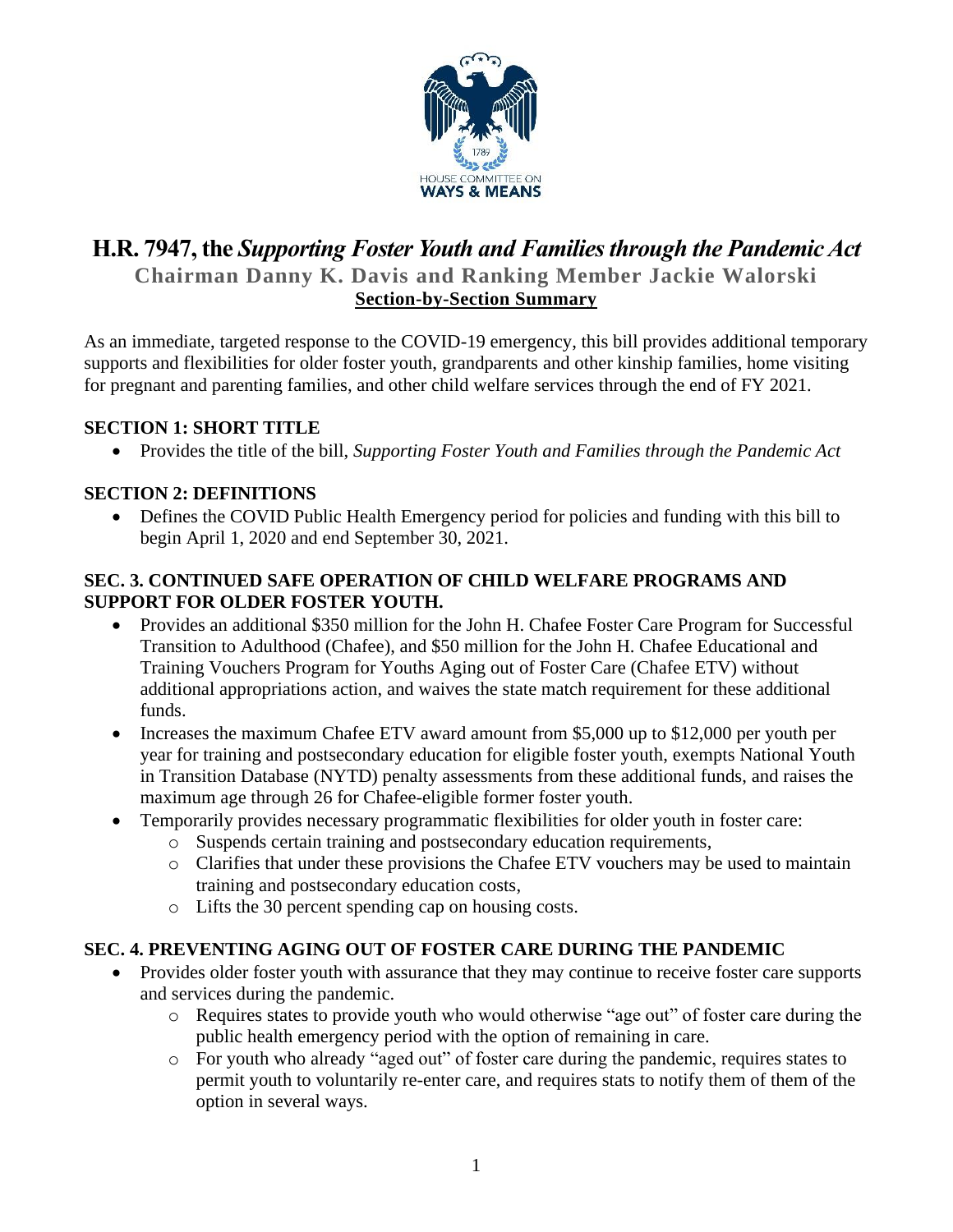- o Lifts certain educational and work requirements associated with remaining in extended foster care.
- o Ensures protections for youth in foster care, including continued services to ensure the safety and well-being of youth, and transition plans.
- Permits states to use new Chafee funds to offset the cost of meeting requirements in this section for youth who are ineligible for Title IV-E foster care. In cases where youth are eligible for Title IV-E foster care funds, federal match of administrative and maintenance costs remains available.

## **SEC. 5. FAMILY FIRST PREVENTION SERVICES PROGRAM PANDEMIC FLEXIBILITY.**

• Waives the state match requirement for services related to evidence-based mental health, substance abuse, and parenting skills to keep children safe and out of foster care authorized in the *Family First Prevention Services Act*. The match is waived through September 30, 2021.

## **SEC. 6 EMERGENCY FUNDING FOR THE MARYLEE ALLEN PROMOTING SAFE AND STABLE FAMILIES PROGRAM.**

• Provides an additional \$85 million for the MaryLee Allen Promoting Safe and Stable Families program, subject to the reservation described in Section 7, and waives the state match requirement for these additional funds.

## **SEC. 7. COURT IMPROVEMENT PROGRAM.**

- Reserves \$10 million of the funds provided in Section 6 for the federal Court Improvement Program (CIP), of which \$500,000 is reserved for Tribal CIP programs.
- Caps maximum grant awards at \$85,000, follows regular CIP distribution rules, and does not require a match or new application.
- Specifies allowable uses of funds, including: technology for remote hearings; training for judges, legal, and social work staff; and programs for families to comply with case plans.

## **SEC. 8. ALLOWING HOME VISITING PROGRAMS TO CONTINUE SERVING FAMILIES SAFELY.**

- Temporarily allows necessary program flexibilities to respond to the coronavirus pandemic, including: virtual home visits; sustained funding for staffing regardless of enrollment; expenditures for training, acquisition of technology for virtual home visits, and providing emergency supplies to families.
- Temporarily provides the HHS Secretary with authority to delay certain deadlines that may be impacted by the pandemic, including performance measure data reporting and statewide needs assessments.
- Extends the grant obligation period through September 30, 2021 to ensure that appropriated funds can be spent to assist families and do not revert back to the U.S. Department of the Treasury.

## **SEC. 9. KINSHIP NAVIGATOR PROGRAMS PANDEMIC FLEXIBILITY.**

- Temporarily waives the required state match to draw down federal funding for kinship navigator programs, which help connect grandparents and other kin caregivers with needed services, and waives the match applicability to US Territory caps.
- Temporarily waives the evidence requirement to allow states to use federal funds for Kinship Navigator programs which are not yet in the Prevention Services Clearinghouse. Preserves access to funding to continue evaluation of such programs.
- Specifies allowable use of funds, including evaluation activities and ensuring kinship families have the supports necessary to remain safe and healthy during the pandemic.